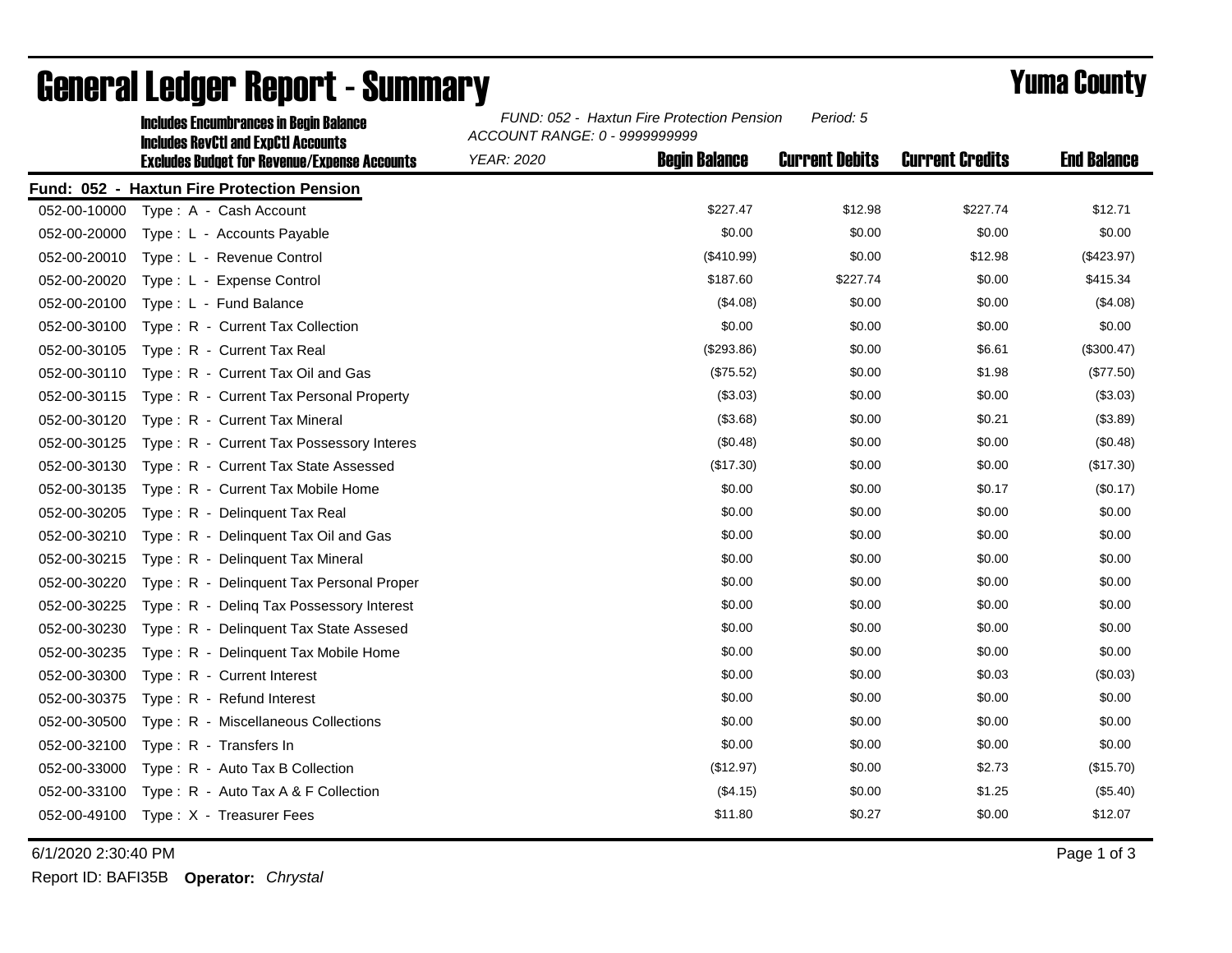| ugligi ai lguygi higpul l - duniniai y<br><b>Includes Encumbrances in Begin Balance</b><br><b>Includes RevCtI and ExpCtI Accounts</b> | FUND: 052 - Haxtun Fire Protection Pension<br>Period: 5<br>ACCOUNT RANGE: 0 - 9999999999 |         |                             | I UHU VVUILT          |                                  |                    |
|---------------------------------------------------------------------------------------------------------------------------------------|------------------------------------------------------------------------------------------|---------|-----------------------------|-----------------------|----------------------------------|--------------------|
| <b>Excludes Budget for Revenue/Expense Accounts</b>                                                                                   | YEAR: 2020                                                                               |         | <b>Begin Balance</b>        | <b>Current Debits</b> | <b>Current Credits</b>           | <b>End Balance</b> |
| Fund: 052 - Haxtun Fire Protection Pension                                                                                            |                                                                                          |         |                             |                       |                                  |                    |
| Type: X - Transfer Out<br>052-00-49401                                                                                                |                                                                                          |         | \$0.00                      | \$0.00                | \$0.00                           | \$0.00             |
| Type: X - Checks Written / ACH Transfer<br>052-00-49500                                                                               |                                                                                          |         | \$175.80                    | \$227.47              | \$0.00                           | \$403.27           |
| Fund: 052 - Haxtun Fire Protection Pension                                                                                            |                                                                                          | Totals: | (\$223.39)                  | \$468.46              | \$253.70                         | ( \$8.63)          |
| <b>Total Fund Revenues:</b>                                                                                                           | \$12.98                                                                                  |         | <b>Total Fund Expenses:</b> | \$227.74              | <b>Net Revenue Over Expense:</b> | (\$214.76)         |

## General Ledger Report - Summary Yuma County